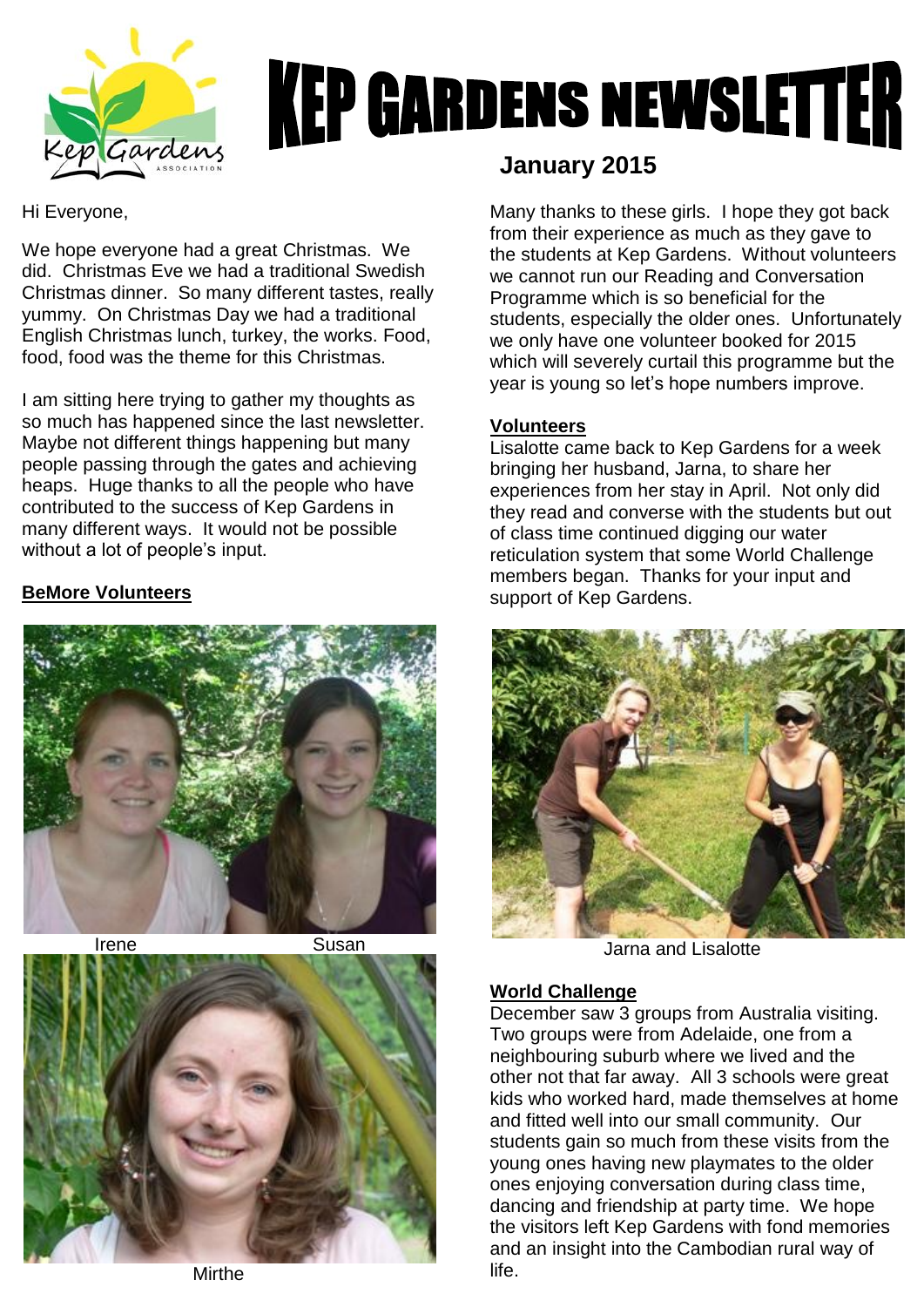### **Seaview High School**







building a second sandpit, settling the worm tunnel in its home, initial painting of tunnel, erecting high flying fox

#### Melville Senior High School







building a second sandpit, painting sandpits bright colours, erecting jungle gym, erecting and painting competition size basketball ring and backboard

I apologize if I have left anything out. All schools worked continually, overlapping at times, completing jobs started from before or renovating when the correct material arrived eg steel cable for flying foxes. The playground is gradually filling up providing not only our students but also other village children with hours of fun and enjoyment.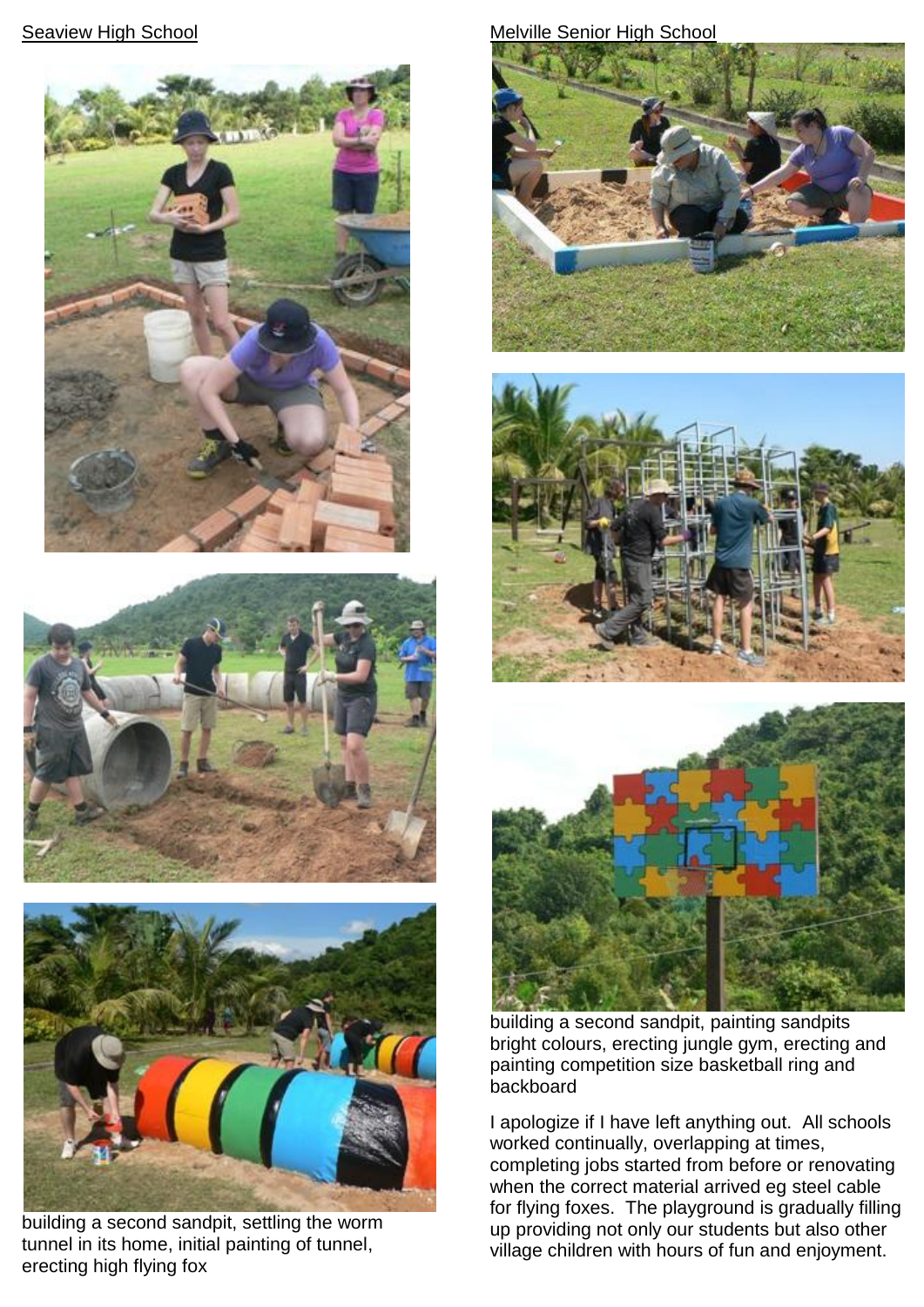## Mary MacKillop College / Reynella East College





erecting and painting small basketball ring and backboard for younger children, platform for flying fox, steel cable for flying foxes, cementing places and repainting areas of worm tunnel where tarpaulin was initially used

January saw two schools from New Zealand visit and stay at Kep Gardens. Once again, a great effort, great bunch of kids and we loved having them visit Kep Gardens.

Long Bay College





leveling the roundabout, a huge job setting the foundations for the fort, making sure all posts level, a long tedious job but a very important one. The girls helped getting the library straight and others dug trenches for our water supply to be piped from the dam.

#### St Bede's College

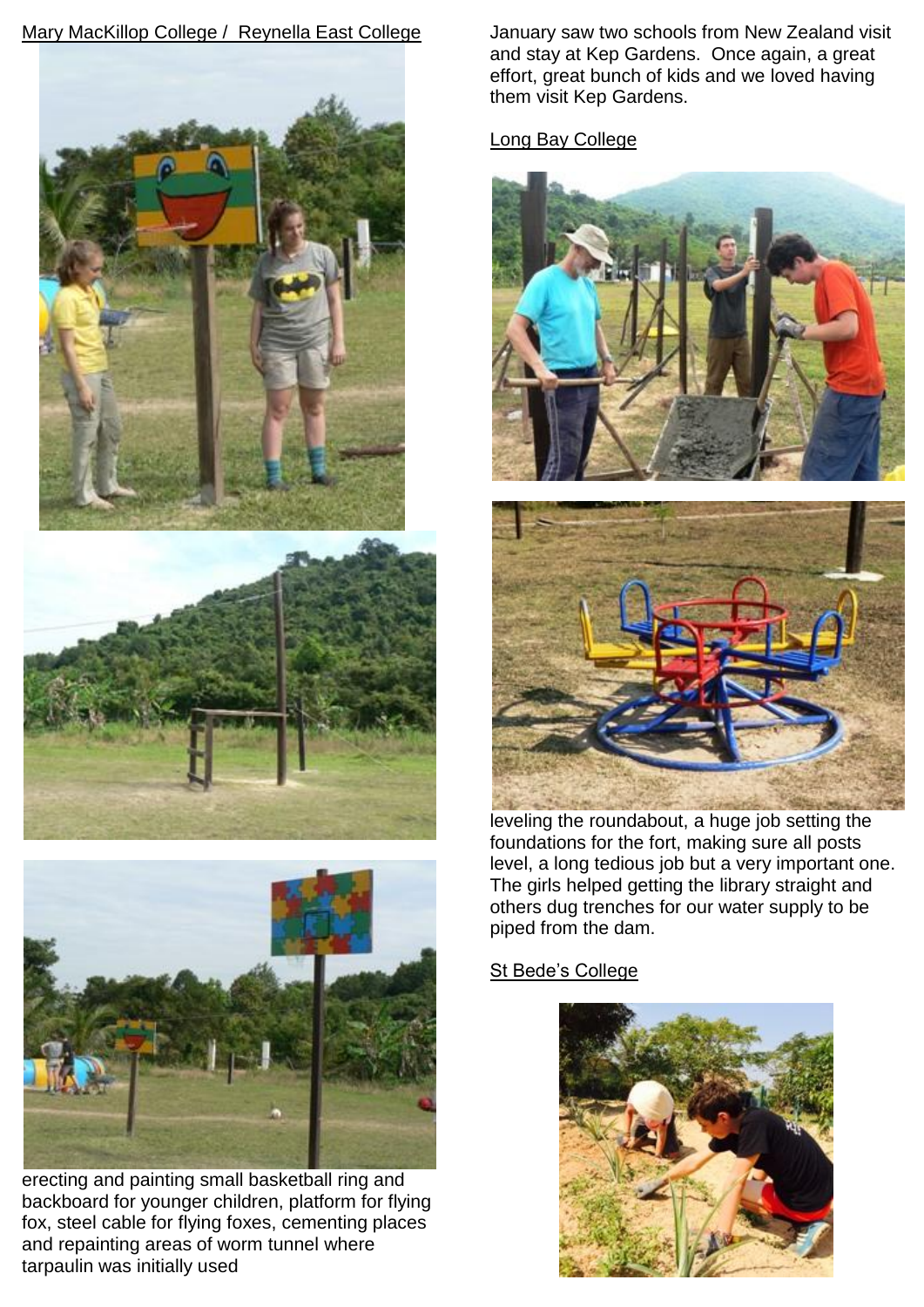



continued building fort, digging trenches for water pipes, weeding the garden, attaching slides to fort



All visiting schools participated in our Reading and Conversation Programme. I think this was the part of the project that the students liked best, the one-on-one interaction with the Cambodian children and youth.

The last night of each group's visit we had a party. Our Class 4 is happy to attend even if there are 2 a week. They have nowhere here where they can go to dance and have fun with friends.



#### **World Challenge Videographer**

World Challenge selected Kep Gardens to be videod for their website to show to potential school groups thinking about where to travel. It will only run for 2 minutes so a lot has to be packed into such a short time. James only had Saturday afternoon at Kep Gardens so we asked all the kids to come to school like a normal day. Most came so I hope he will include as many as he can in the short film time he has. I will let you know the link to Youtube when it has been completed. We will also put the link on our web page.

#### **Storytelling and Playgroup**

To start with we had many children attending and had to add Tuesday and Thursday to our original plan of Monday and Wednesday. Numbers have dropped slightly but are still large enough to warrant 4 days. Kimsy runs this group who are really cute. They arrive very early and play in the playground while it is cooler.

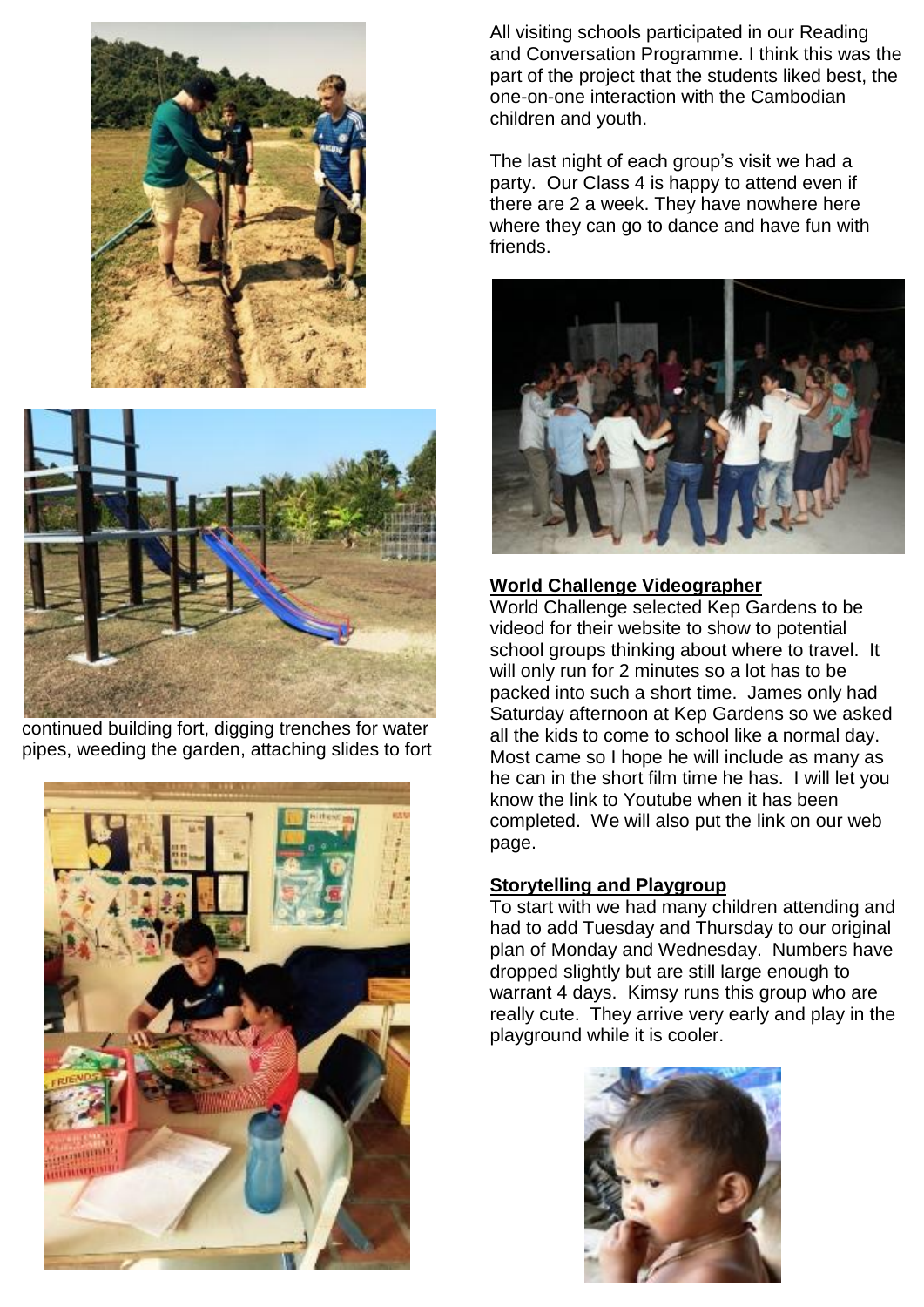

#### **Beanies**

The photo above is showing the playgroup children receiving beanies from Long Bay College. People from all over New Zealand knit beanies to send to various charitable organizations. A student obviously had a contact and brought over bags full. Unfortunately they were mostly small. They fitted the smaller children and several are still wearing their beanie to school every day. They will not be wasted as the Sonja Kill Memorial Hospital where our children attend for health checks have recently opened a midwifery section. Most Cambodian babies wear beanies after birth so we will offer them to the hospital which I am sure will receive them with open arms. Thank you very much to all the knitters in New Zealand for your dedication.



Sopheak's daughter

One of our youngest playgroupers, not only wearing her beanie but one morning I saw her tottering past the schoolroom towards the library with her library book clasped in her hands, taking it back to get another one**. THIS IS WHAT I AM TALKING ABOUT!!** It is exactly what we are trying to encourage, a love of reading and books.

#### **Career Student Donations**

Thank you very much to the people who have donated money to help pay the fees and living expenses for the 1 engineering student and 3 nursing students sponsored by Kep Gardens. Your support is much appreciated by the students and all at Kep Gardens.



We met the nursing students for dinner one night while we were in Sihanoukville. Their first year has flown by and they have been very successful in their examinations. We also met with Baraing in Phnom Penh. All 4 of them are looking healthy and very happy.

#### **Student Health and Dental Checks**

Below is an excerpt from a Sonja Kill Memorial Hospital newsletter:

"Despite progress in the last few years, Cambodia has still some of the worst health indicators in Southeast Asia. There is growing evidence that malnutrition in early childhood causes lasting health damages and reduces the physical and mental capabilities of a population. Many families are broken, destroyed by domestic violence, alcohol abuse and poverty and children grow up in a dysfunctional environment."

We would like to thank Arie and Dini Holkers from The Netherlands who fundraise every year with family and friends to contribute towards the cost of our students to attend Sonja Kill Memorial Hospital for annual health checks plus a yearly visit from the Mobile Dental Clinic run by the Buddhist Institute.

We will be organizing the hospital visits for late February this year to beat the really hot weather travelling in the ramok under the sun.